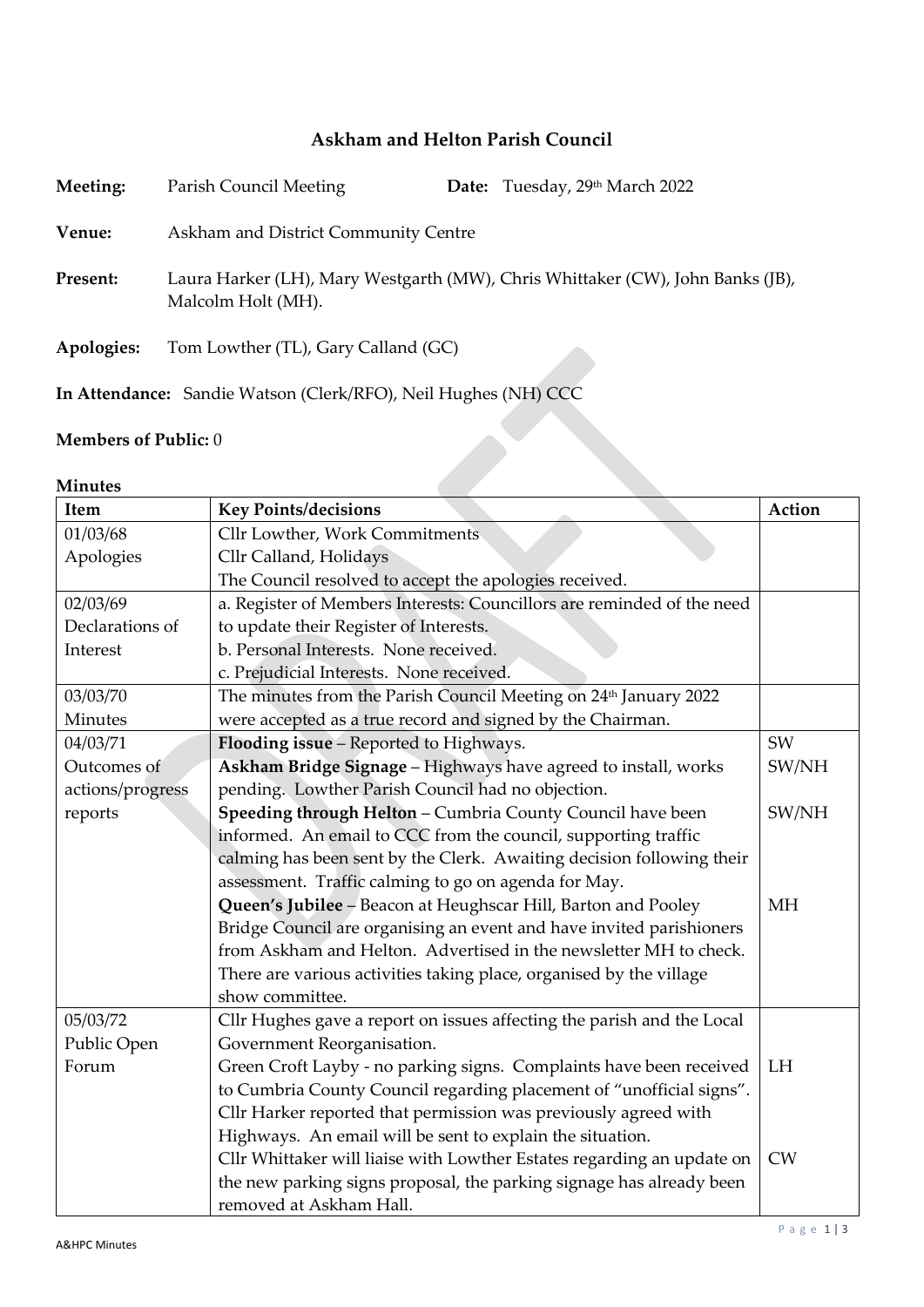|                         | NH will contact LDNP to request a footpath to be opened between         | <b>NH</b> |
|-------------------------|-------------------------------------------------------------------------|-----------|
|                         | Askham and Helton.                                                      |           |
|                         | Helton defibrillator - Cllr Calland has checked the defibrillator and   |           |
|                         | reported in good working order. SW found no documentation for the       |           |
|                         | defibrillator.                                                          |           |
| 06/03/73                | 6.1 Applications:                                                       | <b>SW</b> |
| Planning                | 7/2022/3025 Brook House, Askham CA10 2PG                                |           |
| Applications:           | The Council resolved to have no objections to this application.         |           |
|                         | T/2022/0046 Village Green, Helton                                       |           |
|                         | The Council resolved to have no objections to this application.         |           |
|                         | 6.2 Ratifications:                                                      |           |
|                         | 7/2022/3010 Askham Hall, Askham, CA10 2PF                               |           |
|                         | The Council ratified the response to support this application           |           |
|                         | 7/2022/3022 3-5 Park View, Askham CA10 2PB                              |           |
|                         | The Council ratified the response to have no objections.                |           |
|                         | HN/22/01 Whitbysteads, Askham, CA10 2PG                                 |           |
|                         | The Council ratified their response to have no objections.              |           |
|                         | <b>6.3 Decision Notices</b>                                             |           |
|                         | 7/2021/3214 Hunter's Cottage, Helton CA10 2QA - LDNP: granted           |           |
|                         | T/2022/0001 Robin Cottage, Askham, CA10 2PF - LDNP: granted             |           |
|                         | <b>Pending Responses from LDNP</b>                                      |           |
|                         | 7/2021/3157 Barn South of Helton Head, CA10 2QA                         |           |
|                         | T/2021/0146 Land Opposite Helton Inn, CA10 2QA                          |           |
|                         | T/2021/0150 The Old Inn, Helton, CA10 2QA                               |           |
| 07/03/74                | Update received. The Council resolved to regularly cut the Green at     |           |
| <b>Helton Green</b>     | Helton on 10 occasions (as in previous years) leaving a triangular area |           |
| <b>Grass Cutting</b>    | at the bottom of the Green (daffodil bank) for wildflower growth.       |           |
| and Management          | This triangular area to be cut on two occasions in Spring after the     |           |
|                         | daffodils have died off and Autumn.                                     |           |
|                         | The Clerk to obtain tender quotes for Askham cutting of daffodil bank   | SW        |
|                         | on two occasions, in May (before Queen's Jubilee) and autumn. SW to     |           |
|                         | put on the agenda for the next meeting.                                 |           |
| 08/03/75                | The Council resolved to paint the bus shelter. A group of volunteers    | NH & SW   |
| <b>Bus Shelter</b>      | to be organised Cllr Holt to put a request in the newsletter and obtain |           |
|                         | a quote for paint (estimated cost £100.00).                             |           |
| 09/03/76                | The Council has been informed that stones have been placed outside      | MH & CW   |
| Askham Fell             | the bungalow next to Askham Fell cattlegrid. Cllr Holt and Cllr         |           |
| Cattlegrid              | Whittaker to investigate and report back at the next meeting.           |           |
| 10/03/77                | The Council resolved to accept the request from the Clerk to pay the    | SW        |
| <b>SLCC</b>             | Councils share of the membership subscription to the Society of Local   |           |
| Membership              | Council Clerks. (Approximately £50).                                    |           |
| 11/03/78                | 11.1 The Council resolved to pay:                                       | SW        |
| <b>Financial Report</b> | Clerks Wages and Expenses £532.08; HP Ink £6.66, Newsletter £64,        |           |
|                         | Bedot Media £71.86, ICO £35 (resolved to pay by direct debit annually   |           |
|                         | to reduce cost), Stationary £8.79, Hall Rental £10.                     |           |
|                         | 11.2 The Clerk circulated the budget and bank reconciliation to the     |           |
|                         | council before the meeting. The council reviewed and accepted the       |           |
|                         | transactions and budget 2021/22 update. Bank balance £6,086.28.         |           |